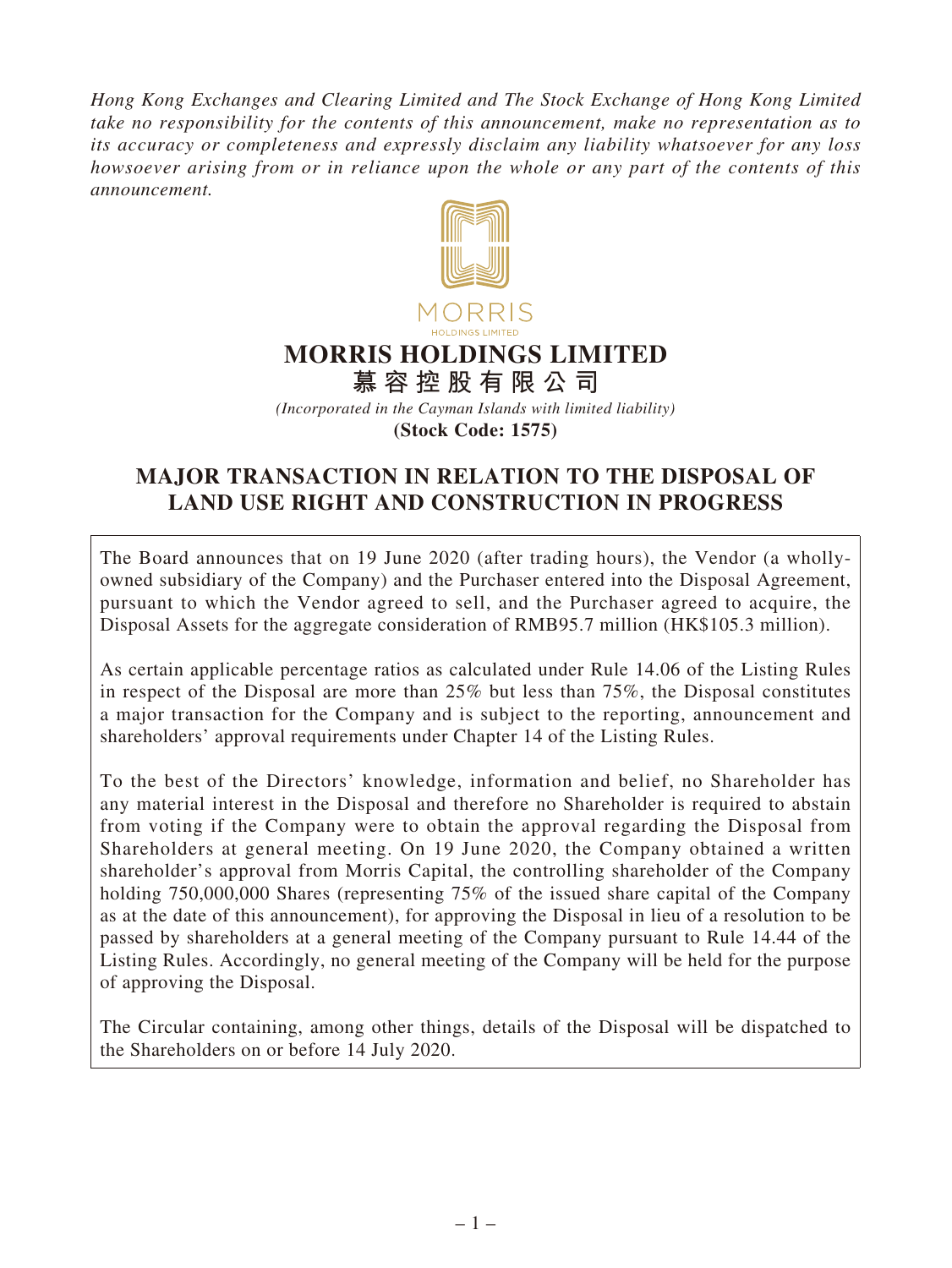## **INTRODUCTION**

The Board announces that on 19 June 2020 (after trading hours), the Vendor (a wholly-owned subsidiary of the Company) and the Purchaser entered into the Disposal Agreement, pursuant to which the Vendor agreed to sell, and the Purchaser agreed to acquire, the Disposal Assets for the aggregate consideration of RMB95.7 million (HK\$105.3 million).

## **THE DISPOSAL AGREEMENT**

The principal terms of the Disposal Agreement are set out below:

#### **Date**

19 June 2020 (after trading hours)

#### **Parties**

- (1) 浙江慕容時尚家居有限公司 (Zhejiang Morris Trendy Home Co., Ltd.), a wholly-owned subsidiary of the Company, as the Vendor; and
- (2) 浙江海寧經編產業園區開發有限公司 (Zhejiang Haining Warp Knitting Industrial Zone Development Co., Ltd.), as the Purchaser.

Based on the information provided by the Purchaser, the Purchaser is a limited liability company established in the PRC which is ultimately and beneficially owned by 海寧市國有資 產監督管理局 (the State-owned Assets Supervision Administration Bureau of Haining City). The scope of business activities of the Purchaser includes project investment, development and operation, infrastructure construction, land development, leasing, marketing and business management, exhibition and wholesale of construction materials. To the best knowledge, information and belief of the Directors having made all reasonable enquiries, each of the Purchaser and its ultimate beneficial owner is a third party independent of and not connected with the directors, chief executive or substantial shareholders of the Company or any of its subsidiaries, or any of their respective associates.

#### **Disposal Assets**

The Disposal Assets disposed of by the Group under the Disposal Agreement comprise: (a) the land use right of the Land, being a plot of transferred land of industrial use with an area of 98,231 square meters situated at Haining Warp Knitting Industrial Zone (海寧經編產業園區), Haining City, Zhejiang Province, the PRC; and (b) the Construction in Progress already built on the Land.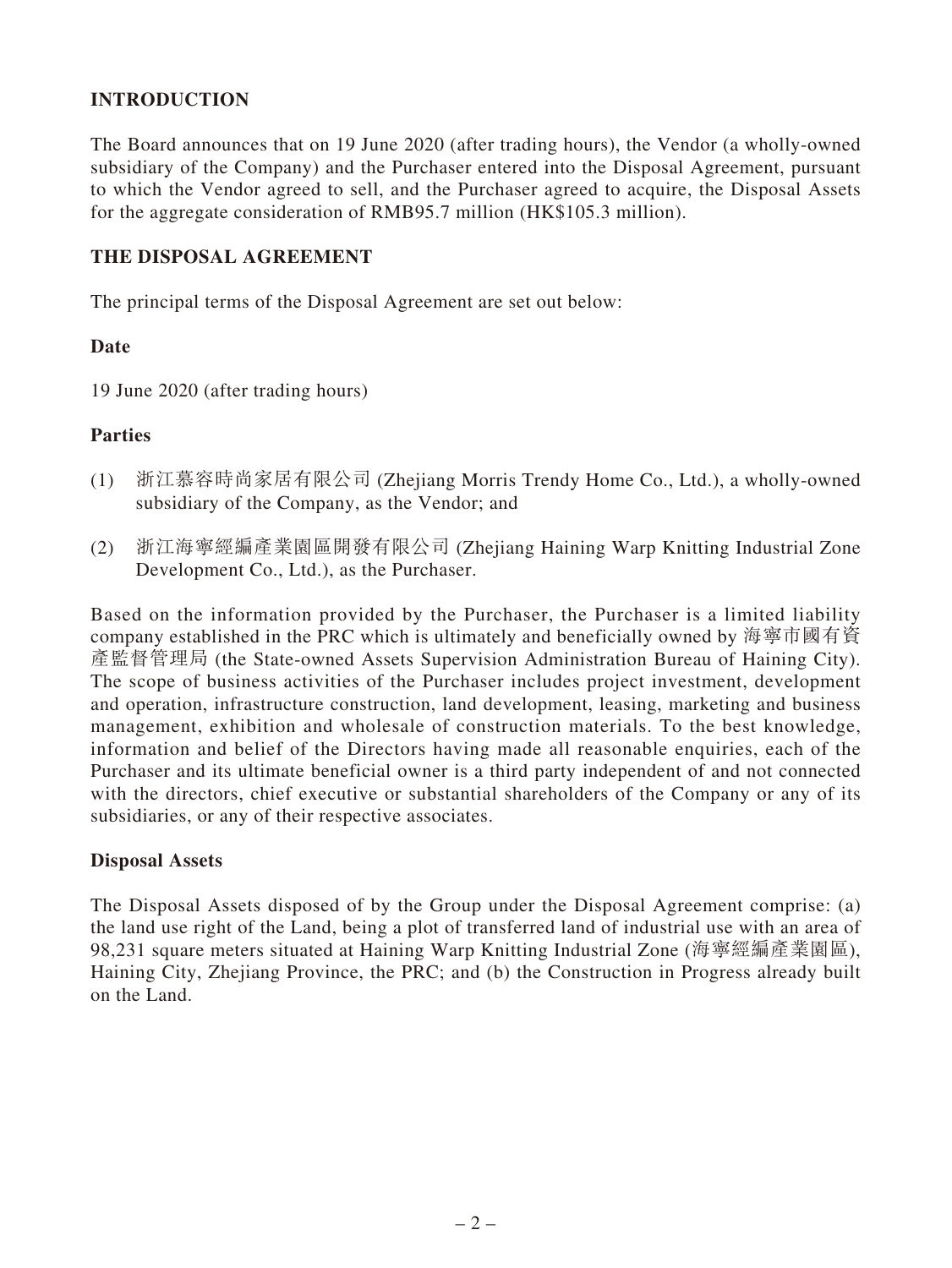The Land was acquired by the Group in February 2019 at the original acquisition price of RMB26.55 million (HK\$29.21 million). The carrying value of the Disposal Assets (comprising both the Land and the Construction in Progress) as at 25 May 2020 amounted to approximately RMB69.19 million (HK\$76.11 million).

## **Consideration**

The aggregate consideration for the Disposal Assets of RMB95.7 million (HK\$105.3 million) shall be payable by the Purchaser to the Vendor: (a) as to RMB26.55 million (HK\$29.21 million), within ten days after Completion; and (b) as to the remaining balance, within fifteen days after Completion.

The consideration for the Disposal was determined after arm's length negotiations between the Vendor and the Purchaser with reference to the original acquisition price of the Land and the original costs of the Construction in Progress. The Company is not expected to record any significant gain or loss on disposal, as the consideration is equivalent to the carrying value of the Disposal Assets.

## **Completion**

Completion is not subject to any condition precedent and has taken place on signing of the Disposal Agreement.

### **REASONS FOR AND BENEFITS OF THE DISPOSAL**

The Company acts as the holding company of the Group and its subsidiaries are principally engaged in the manufacturing and sale of sofas, sofa covers and other furniture products. The Vendor is a limited liability company established in the PRC and a wholly-owned subsidiary of the Company which is principally engaged in the design, manufacturing and sale of sofas and sofa covers in the PRC.

The Land was originally acquired by the Vendor in February 2019, with the view to constructing a production center to increase the Group's production capacity. After the outbreak of the novel Coronavirus epidemic (the "**Epidemic**") in the first half of 2020, the Group has carefully reviewed its uses of funding and projections of production capacity and sales volume. By way of prudent measures, the Company has decided to slow down its expansion plans and capital expenditures to preserve our internal resources to sustain for the period of uncertainty caused by prolonged and escalated US-China trade tension and the tightening of consumption pattern resulted from the Epidemic. The construction on the Land has therefore been suspended in May 2020.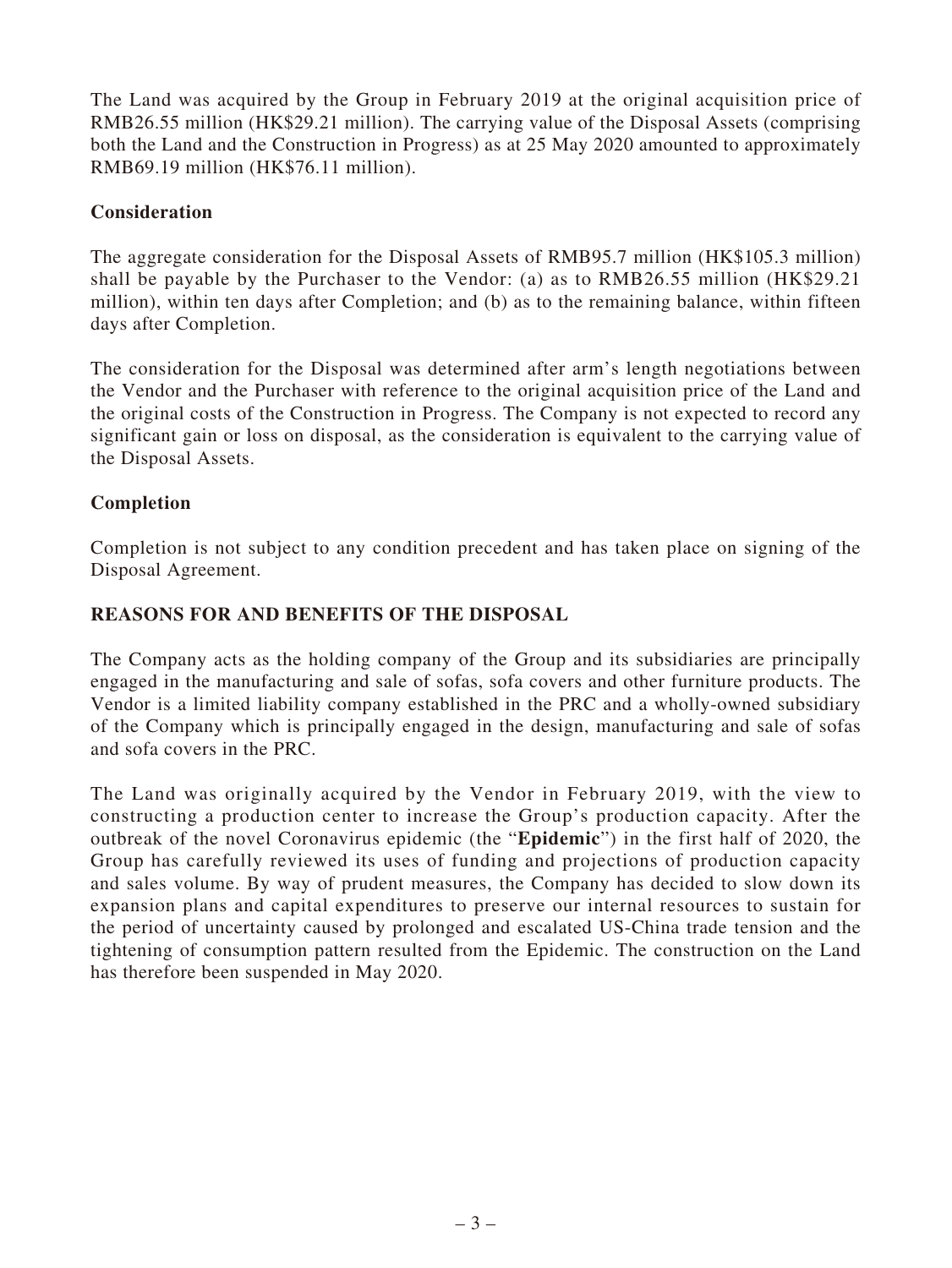Up to 25 May 2020, the construction of the Land is only completed as to approximately 26.2%. The construction on the Land will not be completed without further spending of significant capital expenditure and without being completed, the Disposal Assets will not be able to generate any income for the Group. As a part of the Company's resources-preservation strategy and to maintain flexibility, the Company is currently more inclined to use rented premises to expand its production capacity if such need ever arises. The Disposal provides a suitable opportunity for the Group to recoup its acquisition costs of the Land and the costs of the Construction in Progress, and to replenish its liquidity and financial position. Accordingly, the Board considers that the Disposal is on normal commercial terms, its terms (including the consideration for the Disposal) are fair and reasonable and in the interests of the Company and the Shareholders as a whole. No Director has any material interest in the Disposal, nor is any director required to abstain from voting on the Board's decision on the Disposal.

The Company intends to utilize the net proceeds from the Disposal to replenish the Group's working capital and to repay the debts and liabilities of the Group when they fall due.

## **LISTING RULES IMPLICATIONS**

As certain applicable percentage ratios as calculated under Rule 14.06 of the Listing Rules in respect of the Disposal are more than 25% but less than 75%, the Disposal constitutes a major transaction for the Company and is subject to the reporting, announcement and shareholders' approval requirements under Chapter 14 of the Listing Rules.

To the best of the Directors' knowledge, information and belief, no Shareholder has any material interest in the Disposal and therefore no Shareholder is required to abstain from voting if the Company were to obtain the approval regarding the Disposal from Shareholders at general meeting. On 19 June 2020, the Company obtained a written shareholder's approval from Morris Capital, the controlling shareholder of the Company holding 750,000,000 Shares (representing 75% of the issued share capital of the Company as at the date of this announcement), for approving the Disposal in lieu of a resolution to be passed by shareholders at a general meeting of the Company pursuant to Rule 14.44 of the Listing Rules. Accordingly, no general meeting of the Company will be held for the purpose of approving the Disposal.

The Circular containing, among other things, details of the Disposal will be dispatched to the Shareholders on or before 14 July 2020.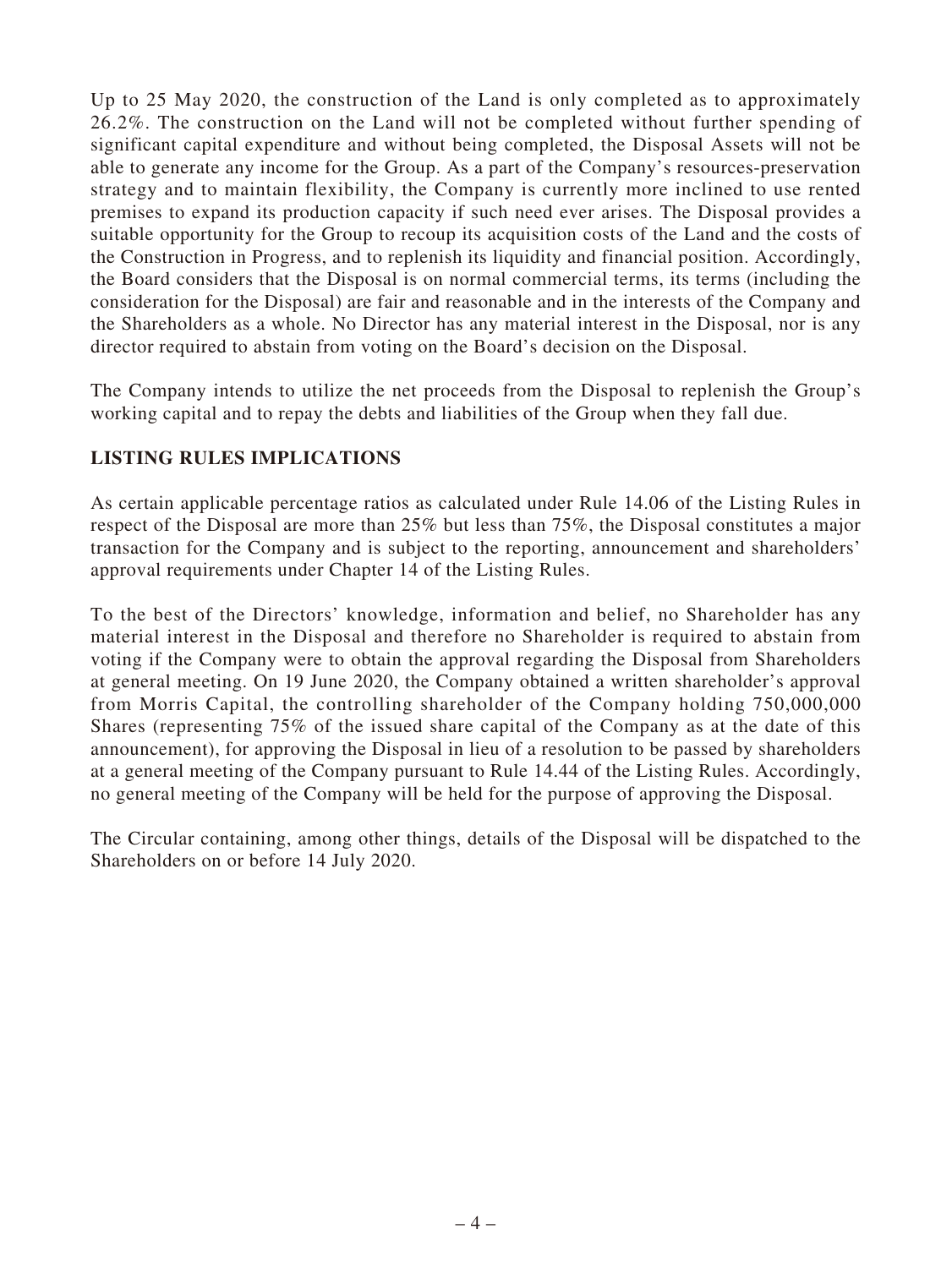# **DEFINITIONS**

In this announcement, the following expressions have the following meanings:

| "associate(s)"               | having the meaning ascribed thereto under the Listing<br>Rules                                                                                                                                                       |
|------------------------------|----------------------------------------------------------------------------------------------------------------------------------------------------------------------------------------------------------------------|
| "Board"                      | the board of Directors                                                                                                                                                                                               |
| "Circular"                   | the circular of the Company to be dispatched to the<br>Shareholders containing, among other things, details of<br>the Disposal                                                                                       |
| "Company"                    | Morris Holdings Limited (慕容控股有限公司), a<br>company incorporated in the Cayman Islands with<br>limited liability and the shares of which are listed on<br>the Main Board of the Stock Exchange with stock code:<br>1575 |
| "Completion"                 | the completion of the Disposal                                                                                                                                                                                       |
| "connected person(s)"        | having the meaning ascribed thereto under the Listing<br>Rules                                                                                                                                                       |
| "Construction in Progress"   | the buildings being constructed on the Land by the<br>Vendor prior to the Disposal                                                                                                                                   |
| "controlling shareholder(s)" | having the meaning ascribed thereto under the Listing<br>Rules                                                                                                                                                       |
| "Director(s)"                | the director(s) of the Company                                                                                                                                                                                       |
| "Disposal"                   | the disposal of the Disposal Assets by the Vendor to<br>the Purchaser pursuant to the Disposal Agreement                                                                                                             |
| "Disposal Agreement"         | the project land transfer agreement dated 19 June 2020<br>entered into between the Vendor and the Purchaser in<br>relation to the transfer of the Disposal Assets                                                    |
| "Disposal Assets"            | collectively, the land use right of the Land and the<br><b>Construction in Progress</b>                                                                                                                              |
| "Group"                      | the Company and its subsidiaries                                                                                                                                                                                     |
| "HK\$"                       | Hong Kong Dollars, the lawful currency of Hong Kong                                                                                                                                                                  |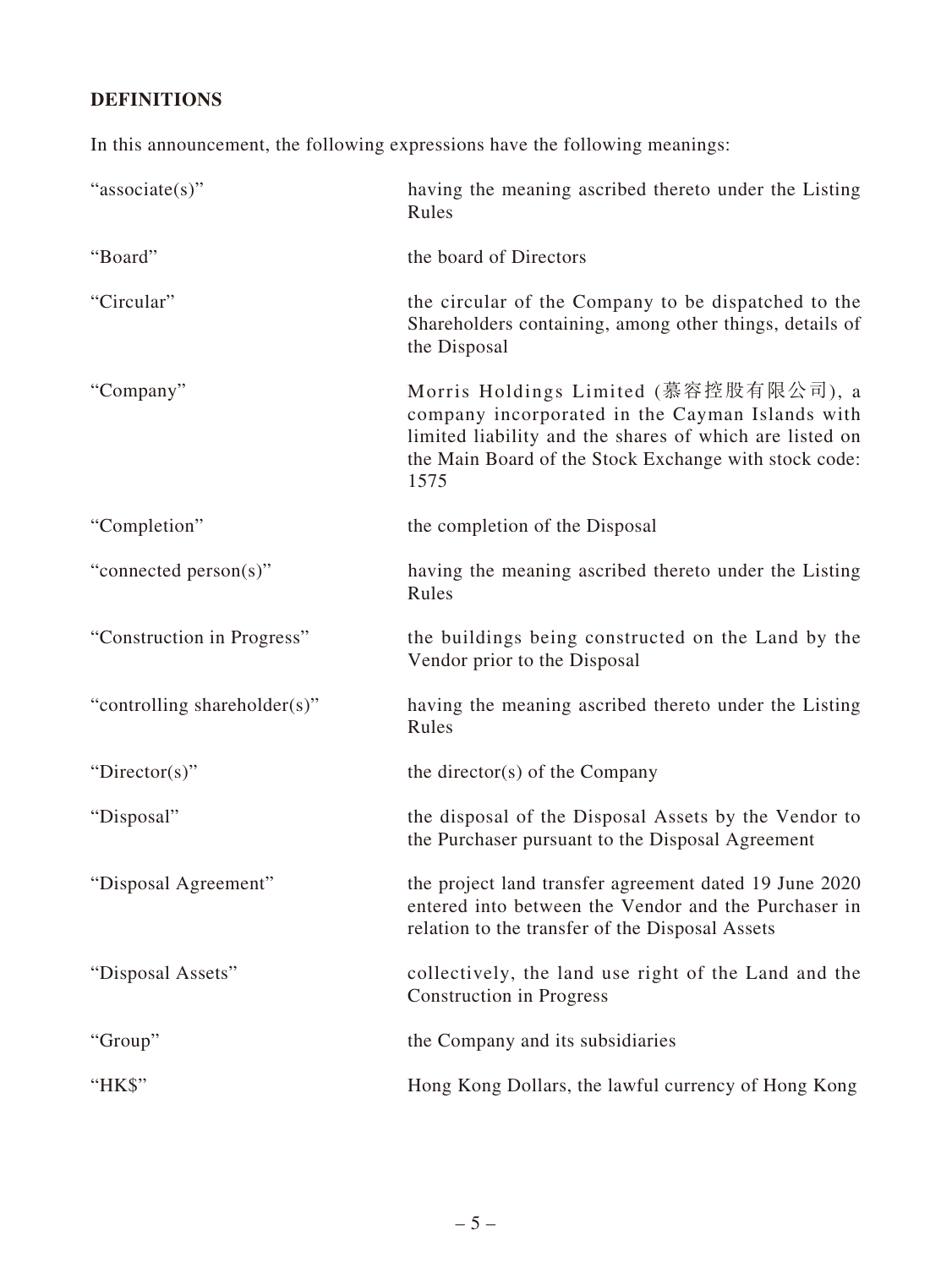| "Hong Kong"                  | the Hong Kong Special Administrative Region of the<br><b>PRC</b>                                                                                                                                                                                                                                     |
|------------------------------|------------------------------------------------------------------------------------------------------------------------------------------------------------------------------------------------------------------------------------------------------------------------------------------------------|
| "Land"                       | a plot of transferred land of industrial use with an<br>area of 98,231 square meters situated at Haining Warp<br>Knitting Industrial Zone (海寧經編產業園區), Haining<br>City, Zhejiang Province, the PRC, which was owned<br>by the Vendor prior to the Disposal and forming part of<br>the Disposal Assets |
| "Listing Rules"              | the Rules Governing the Listing of Securities on the<br><b>Stock Exchange</b>                                                                                                                                                                                                                        |
| "Morris Capital"             | Morris Capital Limited (慕容資本有限公司), a<br>company incorporated in the British Virgin Islands<br>with limited liability and a substantial and controlling<br>shareholder of the Company                                                                                                                 |
| "PRC"                        | the People's Republic of China                                                                                                                                                                                                                                                                       |
| "Purchaser"                  | 浙江海寧經編產業園區開發有限公司 (Zhejiang<br>Haining Warp Knitting Industrial Zone Development<br>Co., Ltd.), a limited liability company established in<br>the PRC and the purchaser of the Disposal Assets under<br>the Disposal                                                                                  |
| "RMB"                        | Renminbi, the lawful currency of the PRC                                                                                                                                                                                                                                                             |
| "Share $(s)$ "               | ordinary share(s) of the Company having a par value of<br>US\$0.001 each                                                                                                                                                                                                                             |
| "Shareholder(s)"             | holder(s) of the Shares                                                                                                                                                                                                                                                                              |
| "Stock Exchange"             | The Stock Exchange of Hong Kong Limited                                                                                                                                                                                                                                                              |
| "substantial shareholder(s)" | having the meaning ascribed thereto under the Listing<br>Rules                                                                                                                                                                                                                                       |
| "Vendor"                     | 浙江慕容時尚家居有限公司 (Zhejiang Morris Trendy<br>Home Co., Ltd.), a wholly-owned subsidiary of the<br>Company and the vendor of the Disposal                                                                                                                                                                  |